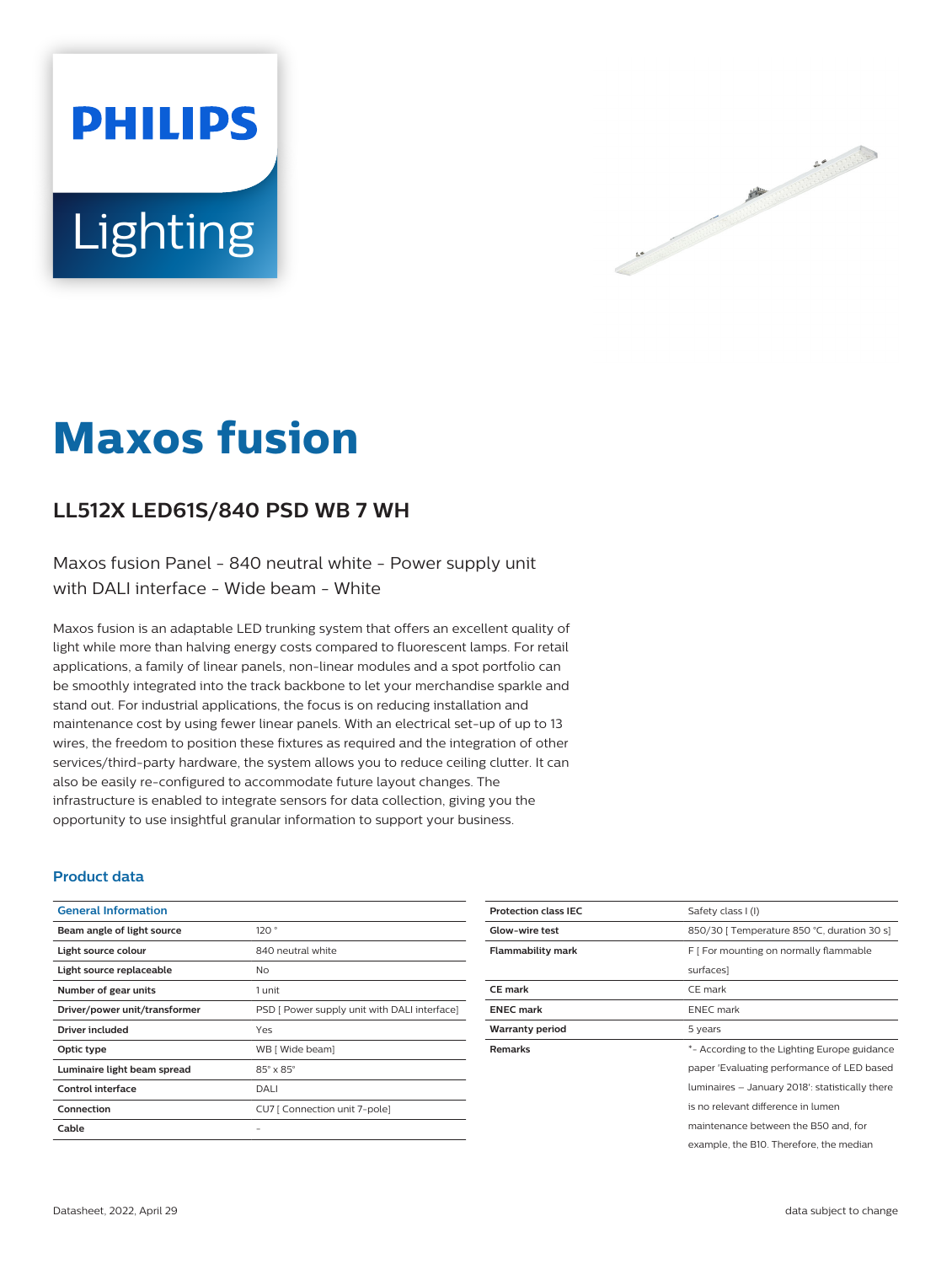# **Maxos fusion**

|                                      | useful life (B50) value also represents the B10 |
|--------------------------------------|-------------------------------------------------|
|                                      | value.                                          |
| Constant light output                | <b>No</b>                                       |
| Number of products on MCB (16 A type | 24                                              |
| B)                                   |                                                 |
| <b>EU RoHS compliant</b>             | Yes                                             |
| <b>Product family code</b>           | LL512X [ Maxos fusion Panel]                    |
| Unified glare rating CEN             | 22                                              |
|                                      |                                                 |
| <b>Operating and Electrical</b>      |                                                 |
| <b>Input Voltage</b>                 | 220-240 V                                       |
| Input frequency                      | 50 to 60 Hz                                     |
| Inrush current                       | 21A                                             |
| Inrush time                          | $0.28$ ms                                       |
| Power factor (min.)                  | 0.97                                            |
|                                      |                                                 |
| <b>Controls and Dimming</b>          |                                                 |
| Dimmable                             | Yes                                             |
|                                      |                                                 |
| <b>Mechanical and Housing</b>        |                                                 |
| <b>Housing material</b>              | Steel                                           |
| <b>Reflector material</b>            |                                                 |
| Optic material                       | Polycarbonate                                   |
| Optical cover/lens material          | Polycarbonate                                   |
| <b>Fixation material</b>             | Steel                                           |
| Optical cover/lens finish            | Textured                                        |
| Overall length                       | 1138 mm                                         |
| Overall width                        | 80 mm                                           |
| Overall height                       | 15 mm                                           |
| Height                               | 15 mm                                           |
| Colour                               | White                                           |
| Dimensions (height x width x depth)  | 15 x 80 x 1138 mm (0.6 x 3.1 x 44.8 in)         |
|                                      |                                                 |

| <b>Approval and Application</b> |  |  |  |  |
|---------------------------------|--|--|--|--|
|---------------------------------|--|--|--|--|

| Ingress protection code      | IP20 [ Finger-protected] |
|------------------------------|--------------------------|
| Mech. impact protection code | IK02 [ 0.2 J standard]   |
|                              |                          |

| Initial Performance (IEC Compliant) |                        |
|-------------------------------------|------------------------|
| Initial luminous flux (system flux) | 6100 lm                |
| Luminous flux tolerance             | $+/-7%$                |
| Initial LED luminaire efficacy      | 135 lm/W               |
| Init. Corr. Colour Temperature      | 4000 K                 |
| Init. Colour rendering index        | $-80$                  |
| Initial chromaticity                | $(0.34. 0.35)$ SDCM <3 |
| Initial input power                 | 45 W                   |
| Power consumption tolerance         | $+/-11%$               |
|                                     |                        |

#### **Over Time Performance (IEC Compliant)**

| Control gear failure rate at median useful 5% |                    |
|-----------------------------------------------|--------------------|
| life 50,000 h                                 |                    |
| Lumen maintenance at median useful            | <b>L90</b>         |
| life* 50,000 h                                |                    |
| Lumen maintenance at median useful            |                    |
| life* 100,000 h                               |                    |
|                                               |                    |
| <b>Application Conditions</b>                 |                    |
| Ambient temperature range                     | $-20$ to $+35$ °C. |
| Performance ambient temperature Tq            | $25^{\circ}$ C     |
| Maximum dimming level                         | 1%                 |
| Suitable for random switching                 | Not applicable     |

#### **Product Data**

| .                                 |                               |
|-----------------------------------|-------------------------------|
| <b>Full product code</b>          | 871869638422000               |
| Order product name                | LL512X LED61S/840 PSD WB 7 WH |
| EAN/UPC - product                 | 8718696384220                 |
| Order code                        | 38422000                      |
| SAP numerator - quantity per pack |                               |
| Numerator - packs per outer box   |                               |
| <b>SAP</b> material               | 910925864305                  |
| SAP net weight (piece)            | 1.300 kg                      |
|                                   |                               |



### **Dimensional drawing**



**LL512X LED61S/840 PSD WB 7 WH**